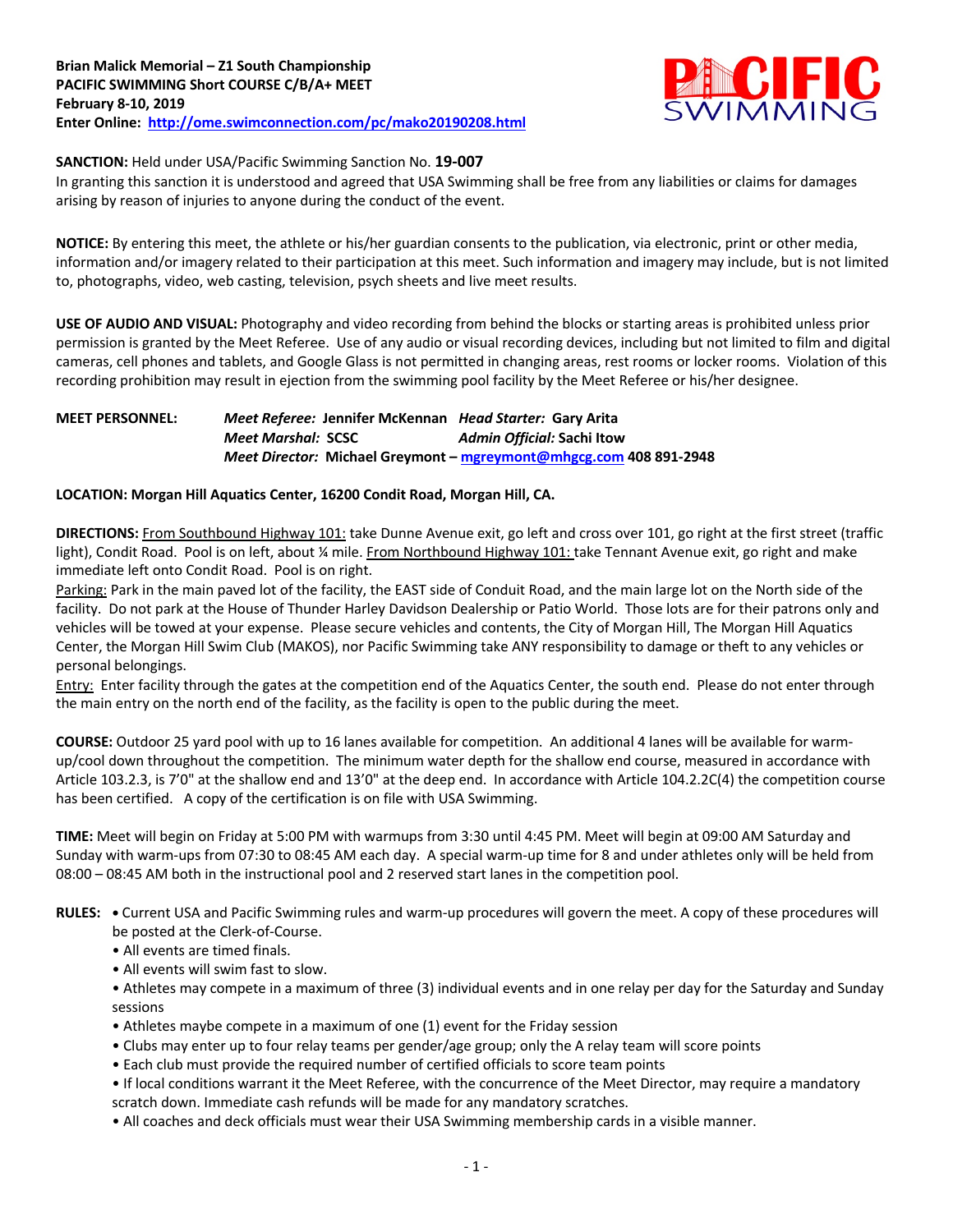**UNACCOMPANIED ATHLETES:** Any USA-S athlete-member competing at the meet must be accompanied by a USA Swimming member-coach for the purposes of athlete supervision during warm-up, competition and warm-down. If a coach-member of the athlete's USA-S Club does not attend the meet to serve in said supervisory capacity, it is the responsibility of the athlete or the athlete's legal guardian to arrange for supervision by a USA-S member-coach. The Meet Director or Meet Referee may assist the athlete in making arrangements for such supervision; however, it is recommended that such arrangements be made in advance of the meet by the athlete's USA-S Club Member-Coach.

**RACING STARTS:** Athletes must be certified by a USA-S member-coach as being proficient in performing a racing start, or must start the race in the water. It is the responsibility of the athlete or the athlete's legal guardian to ensure compliance with this requirement.

**RESTRICTIONS:** • Smoking and the use of other tobacco products is prohibited on the pool deck, in the locker rooms, in spectator seating, on standing areas and in all areas used by athletes, during the meet and during warm-up periods.

- Sale and use of alcoholic beverages is prohibited in all areas of the meet venue.
- No glass containers are allowed in the meet venue.
- No propane heaters are permitted except for snack bar/meet operations. Or any other open flame devices.
- All shelters must be properly secured.
- Changing into or out of swimsuits other than in locker rooms or other designated areas is prohibited.

• Destructive devices, to include but not limited to, explosive devices and equipment, firearms (open or concealed), blades, knives, mace, stun guns and blunt objects are strictly prohibited in the swimming facility and its surrounding areas. If observed, the Meet Referee or his/her designee may ask that these devices be stored safely away from the public or removed from the facility. Noncompliance may result in the reporting to law enforcement authorities and ejection from the facility. Law enforcement officers (LEO) are exempt per applicable laws.

• Operation of a drone, or any other flying apparatus, is prohibited over the venue (pools, athlete/coach areas, spectator areas and open ceiling locker rooms) any time athletes, coaches, officials and/or spectators are present.

- **ELIGIBILITY:** Athletes must be current members of USA-S and enter their name and registration number on the meet entry card as they are shown on their Registration Card. If this is not done, it may be difficult to match the athlete with the registration and times database. The meet host will check all swimmer registrations against the SWIMS database and if not found to be registered, the Meet Director shall accept the registration at the meet (a \$10 surcharge will be added to the regular registration fee). Duplicate registrations will be refunded by mail.
	- Friday distance events must have either a 'B" time or a Coach Verified "B" time
	- Entries with **"**NO TIME" will be ACCEPTED (exception Friday Distance Events)
	- Entry times submitted for this meet may be checked against a computer database and may be changed in accordance with Pacific Swimming Entry Time Verification Procedures.
	- Disabled athletes are welcome to attend this meet and should contact the Meet Director or Meet Referee regarding any special accommodations on entry times and seeding per Pacific Swimming policy.
	- Athletes 19 years of age and over may compete in the meet for time only, no awards. Such athletes must have met standards for the 17-18 age group.
	- The athlete's age will be the age of the athlete on the first day of the meet.
	- Friday events are capped at one entry per athlete and a maximum of 150 athletes for the session
	- Athletes must be attached/participating with a Zone 1 South clubs. Athletes/clubs outside of Zone 1S may NOT participate.

**ENTRY FEES:** \$4.00 per event plus an \$8.00 participation fee per athlete. Entries will be rejected if payment is not sent at time of request. Relay entries are \$9.00 per event entry. No late entries will be accepted. No refunds will be made, except mandatory scratch downs.

**ONLINE ENTRIES:** To enter online go to http://ome.swimconnection.com/pc/mako20190208 to receive an immediate entry confirmation. This method requires payment by credit card. Swim Connection, LLC charges a processing fee for this service, equal to \$1 per athlete plus 5% of the total Entry Fees. Please note that the processing fee is a separate fee from the Entry Fees. If you do not wish to pay the processing fee, enter the meet using a mail entry. Entering online is a convenience, is completely voluntary, and is in no way required or expected of an athlete by Pacific Swimming. Online entries will be accepted through Wednesday, January 30th, 2019.

**MAILED ENTRIES**: Entries must be on the attached consolidated entry form. Forms must be filled out completely and printed clearly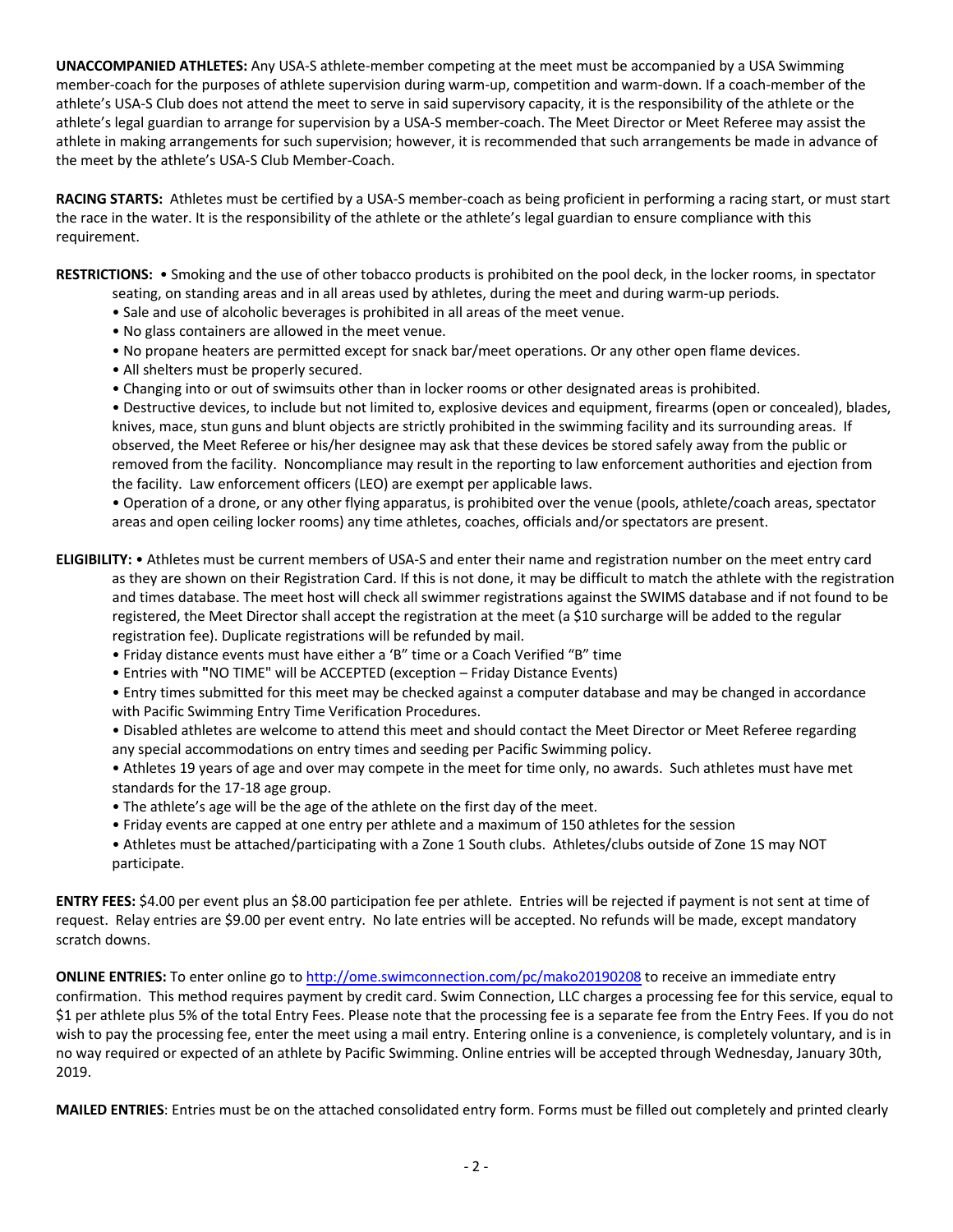with athletes best time. Entries must be postmarked by midnight, Monday, January 28th, 2019. Requests for confirmation of receipt of entries should include a self-addressed envelope.

**RELAYS Must be received by 5pm on Friday, February 8th, 2019 by clubs to meet director. No LATE entries will be accepted.** Clubs, you may have an A, B, and C relay team, however ONLY your declared "A" team for relays shall score points. The "A" team must be declared at time of submittal of relays.

**Make check payable to**: **Zone 1 South Mail entries to**: **Michael Greymont – Zone 1 South 409 Tennant Ave #423 Morgan Hill, CA 95037** 

**CHECK-IN:** The meet will be deck seeded. Athletes must check-in at the Clerk-of-Course. No event shall be closed more than 30 minutes before the scheduled start of the session. Close of check-in for all individual events shall be no more than 60 minutes before the estimated time of the start of the first heat of the event. Athletes who do not check in will not be seeded and will not be allowed to compete in that event.

**SCRATCHES:** Any athletes not reporting for or competing in an individual timed final event that they have checked in for shall not be penalized.

**AWARDS:** Ribbons will be awarded to 1<sup>st</sup> through 8<sup>th</sup> place finishers in the A+, B and C divisions for each event and age group. 13 & OV events will be awarded as 13-14 and 15-16, 17-18 Age Groups. Athletes age 19 and over will not be awarded. The team awards will be available to a club representative at the end of the competition. "A" medals shall be awarded to the athletes achieving new "A" times.

**REQUIRED OFFICIALS:** Each club is required to provide certified officials based upon the number of athletes they have who swim in the meet on Saturday and Sunday. The Meet Referee will be requesting each club to provide a list of participating officials by Friday, Jan  $25<sup>th</sup>$ .

| <b>Number of Athletes</b> | <b>Required Certified Officials</b> |
|---------------------------|-------------------------------------|
| $1 - 10$                  |                                     |
| 11-25                     |                                     |
| 26-50                     |                                     |
| $51 - 75$                 |                                     |
| 76-100                    |                                     |
| <b>Over 100</b>           | Addt'l 1 for every 25 athletes      |

**ADMISSION:** Free.

**SNACK BAR & HOSPITALITY:** A snack bar/food trucks will be available throughout the competition. Working deck officials will be provided lunch. Hospitality will serve refreshments to timers and volunteers

**MISCELLANEOUS:** No overnight parking is allowed. Facilities will not be provided after meet hours.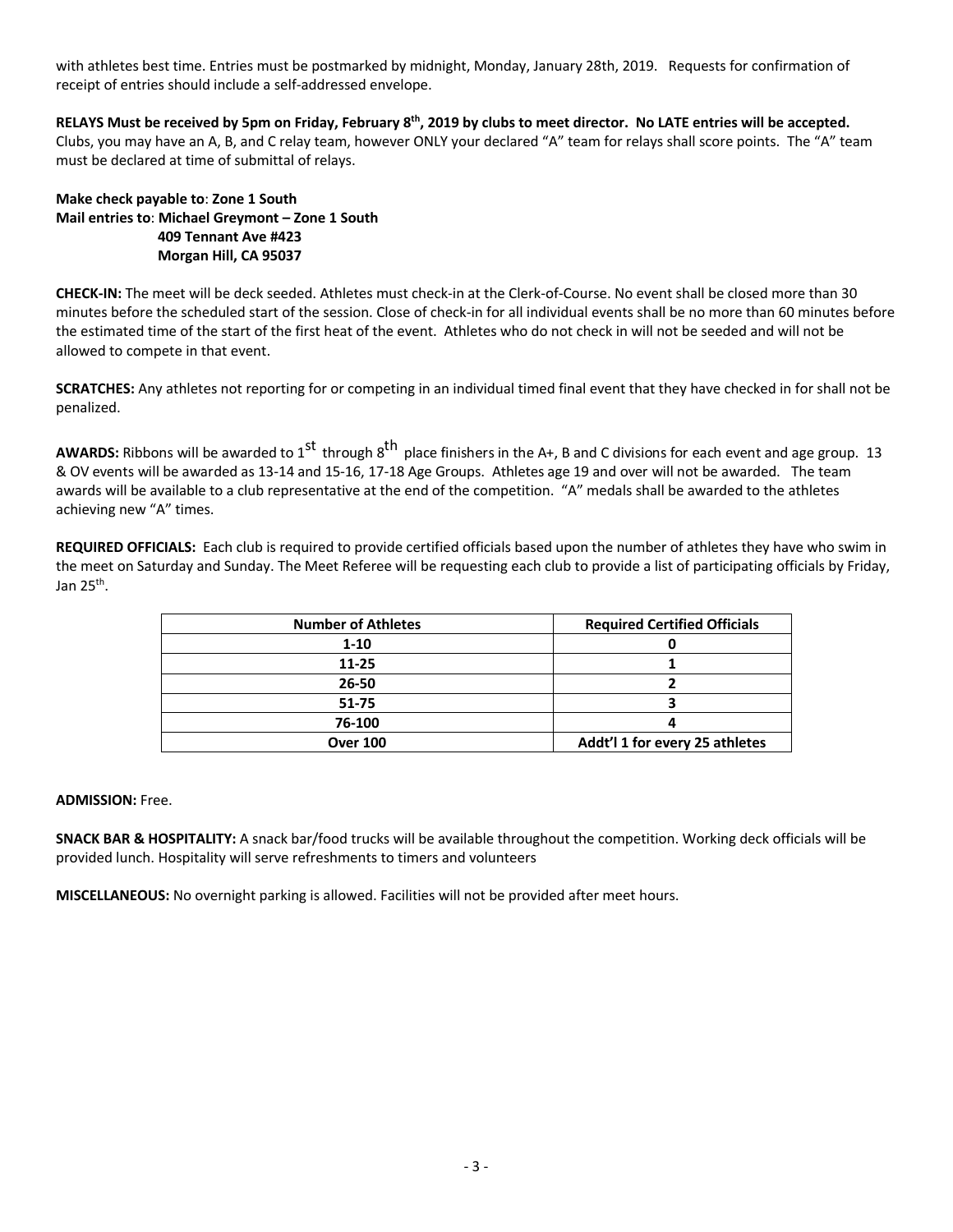# **Point Scoring for Zone Champs Meets**

**(Version 6)**

First, a few assumptions to make the point scoring definition simpler:

- 1. There are three divisions (A, B, C) per event. It's not important what they are called, but they are:
	- a. A division is composed of all athletes that have a USA Swimming A time or faster for the event.
	- b. B division is composed of all athletes that have a USA Swimming B time or faster, but less than an A time, for the event.
	- c. C division is composed of all athletes that have slower than a B time for the event plus all NT (No Time) entries.
- 2. Unattached athletes cannot earn points or participate in relays.
- 3. Athletes that are disqualified in an event cannot earn points for that event.
- 4. The divisions are based on entry times, not result times.
- 5. An athlete can score points in each of the three divisions (A, B, & C). It's not important which division points are earned in since all three divisions use the same scoring (see below). All that is important is an athlete's total points, which are added to their club's total points.
- 6. It is possible for an athlete to earn points in each of the three divisions since they may have a mix of A, B, & C entry times for the events they swim. For example, after the meet is all over John has 16 points in the A division, 20 points in the B division, and 4 points in the C division. Therefore, John earns 40 points for his club for the meet. This means there must be a way to keep track of the total sum of the points earned by an athlete in the three divisions. (I'm told this is standard scoring and both SAMMS and Hy-Tek can do this easily.)
- 7. Clubs are divided into three categories small, medium, and large determined by the number of athletesthat enter the meet.
	- a. Small: under 80 entries; Medium: 80 169 entries; Large: 170 or greater entries
	- b. There are three awards per club category first, second, and third place.
- 8. Whether using SAMMS or Hy-Tek the club position  $(1^{st}, 2^{nd}, 3^{rd}, etc.)$  in their size category (large, medium, small) must be done manually. SAMMS and Hy-Tek can track all the points earned by a club but they don't know anything about what the club's size category is (large, medium, small).
- 9. There are only club awards at Zone Champ; no individual awards. (Result ribbons are not considered awards for the purposes of this document.)
- 10. Relay points are also awarded at the club level but no individual point tracking is needed for relays. Relay points are twice the individual points.

Points are awarded to athletes as follows:

- 1. For each division (A, B, C) the points are  $1^{st}$  place 9, 2<sup>nd</sup> place 7, 3<sup>rd</sup> place 6, 4<sup>th</sup> place 5, 5<sup>th</sup> place 4, 6<sup>th</sup> place 3, 7<sup>th</sup> place 2, & 8<sup>th</sup> place 1.
- 2. If there are less than 8 athletes in any of the three divisions for an event (remember, the divisions are based on entry times in this document) then points are only awarded down to the number of places that swam. For example, event 37 only has three girls in the A division. Therefore, all three athletes get points and they are 9, 7, and 6 for the three girls. There are no  $4<sup>th</sup>$  through  $8<sup>th</sup>$  place points awarded.
- 3. As events are swum, points are awarded in each of the three divisions. Initially, all athletes have zero points in each of the three divisions. When an athlete earns points in a division those points are added to that athletes running total for that division. At the conclusion of the meet it is possible for an athlete to have earned zero points.
- 4. Example: John swims for club BIG1. John swam 8 events for the meet and received 3 A-division points in his first event, 3 Bdivision points in his second event, 6 A-division points in his third event, 4 C-division points in his fourth event, zero B-division points in his fifth event, 8 B-division points in his sixth event, 7 A-division points in his seventh event, and 9 B-division points in his eighth and final event. That's a total of 16 A-division points, 20 B-division points, and 4 C-division points for John, who earns 40 points total (16+20+4) for his club, BIG1. For John, the running totals after each event is swum are (in the form (A,B,C,Total)): (3,0,0,3), (3,3,0,6), (9,3,0,12), (9,3,4,16), (9,3,4,16), (9,11,4,24), (16,11,4,31), (16,20,4,40).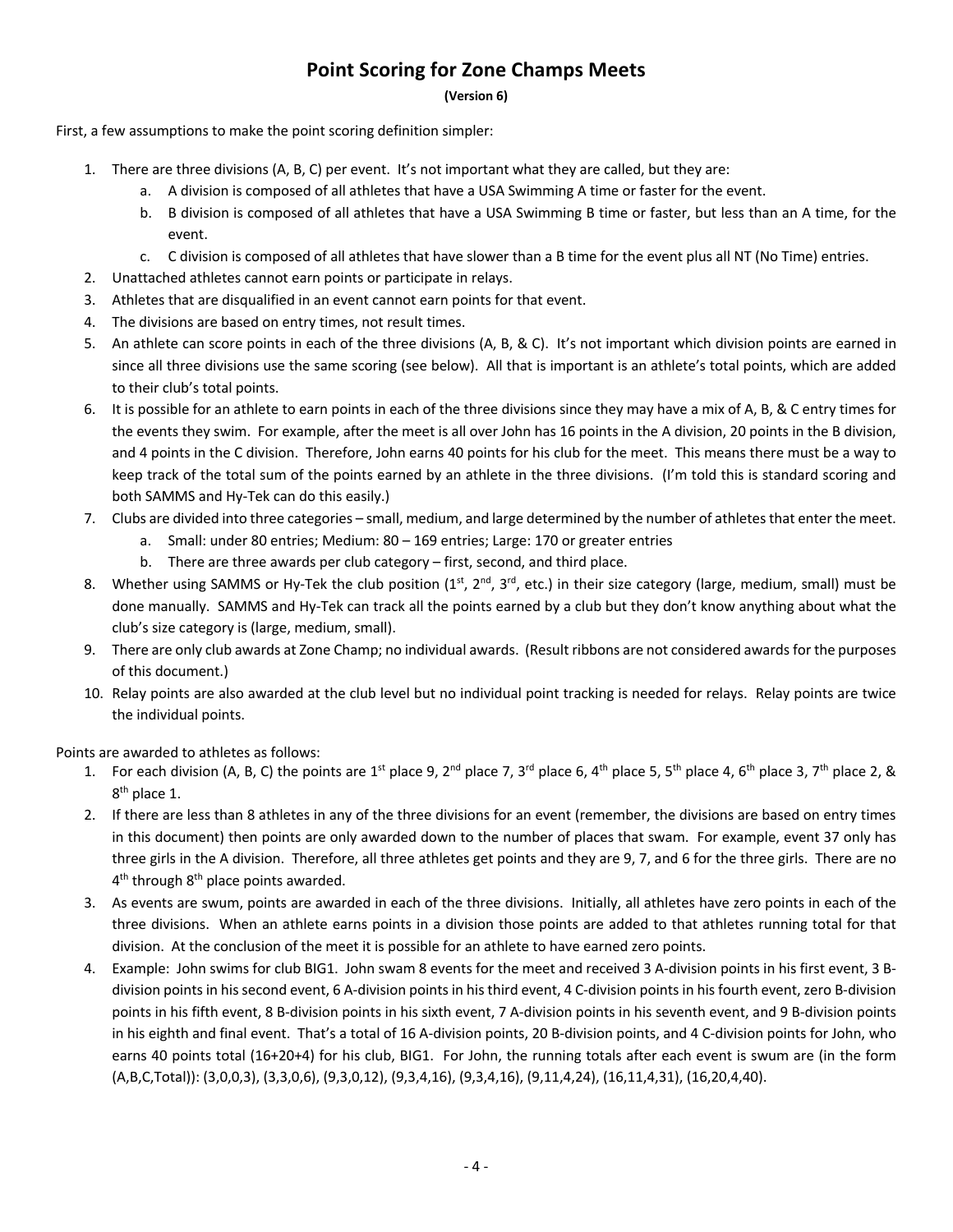#### **EVENT SUMMARY**

| <b>FRIDAY, February 8th</b> |                    |          |  |  |  |  |  |  |
|-----------------------------|--------------------|----------|--|--|--|--|--|--|
| <b>10 &amp; UN</b>          | <b>11 &amp; UP</b> |          |  |  |  |  |  |  |
| 200 IM**                    | 500 Free**         | 400 IM** |  |  |  |  |  |  |

*\*\* ATHLETES MUST HAVE THEIR OWN COUNTERS/TIMERS \*\*500 Free will alternate between girls and boys heats Athletes may only compete in ONE (1) event Friday* **Friday distance events must have either a 'B" time or a Coach Verified "B" time** 

| SATURDAY, February 9th   |       |            |            |            |  |  |  |  |  |  |
|--------------------------|-------|------------|------------|------------|--|--|--|--|--|--|
| 6 & UN                   | 7-8   | $9 - 10$   | $11 - 12$  | 13-OVER    |  |  |  |  |  |  |
| 25 FL                    | 25 FL | 50 FL      | 50 FL      | 100 FL     |  |  |  |  |  |  |
| 25 BK                    | 25 BK | 50 BK      | 50 BK      | 100 BK     |  |  |  |  |  |  |
| 25 BR<br>25 BR           |       | 50 BR      | 50 BR      | 100 BR     |  |  |  |  |  |  |
| 100 MEDLEY<br>100 MEDLEY |       | 200 MEDLEY | 200 MEDLEY | 200 MEDLEY |  |  |  |  |  |  |
| RELAY                    | RELAY | RELAY      | RELAY      | RELAY      |  |  |  |  |  |  |

| SUNDAY, February 10th                         |                     |              |              |              |  |  |  |  |  |  |
|-----------------------------------------------|---------------------|--------------|--------------|--------------|--|--|--|--|--|--|
| 7-8<br>11-12<br>6 & UN<br>$9 - 10$<br>13-OVER |                     |              |              |              |  |  |  |  |  |  |
| 50 FR                                         | 50 FR               | 100 FR       | 100 FR       | 100 FR       |  |  |  |  |  |  |
| 100 IM<br>100 IM                              |                     | 100 IM       | 100 IM       | 200 IM       |  |  |  |  |  |  |
| 25 FR<br>25 FR                                |                     | 50 FR        | 50 FR        | 50 FR        |  |  |  |  |  |  |
| 100 FR RELAY                                  | <b>100 FR RELAY</b> | 200 FR RELAY | 200 FR RELAY | 200 FR RELAY |  |  |  |  |  |  |

*Time standards found here:* http://www.pacswim.org/swim-meet-times/standards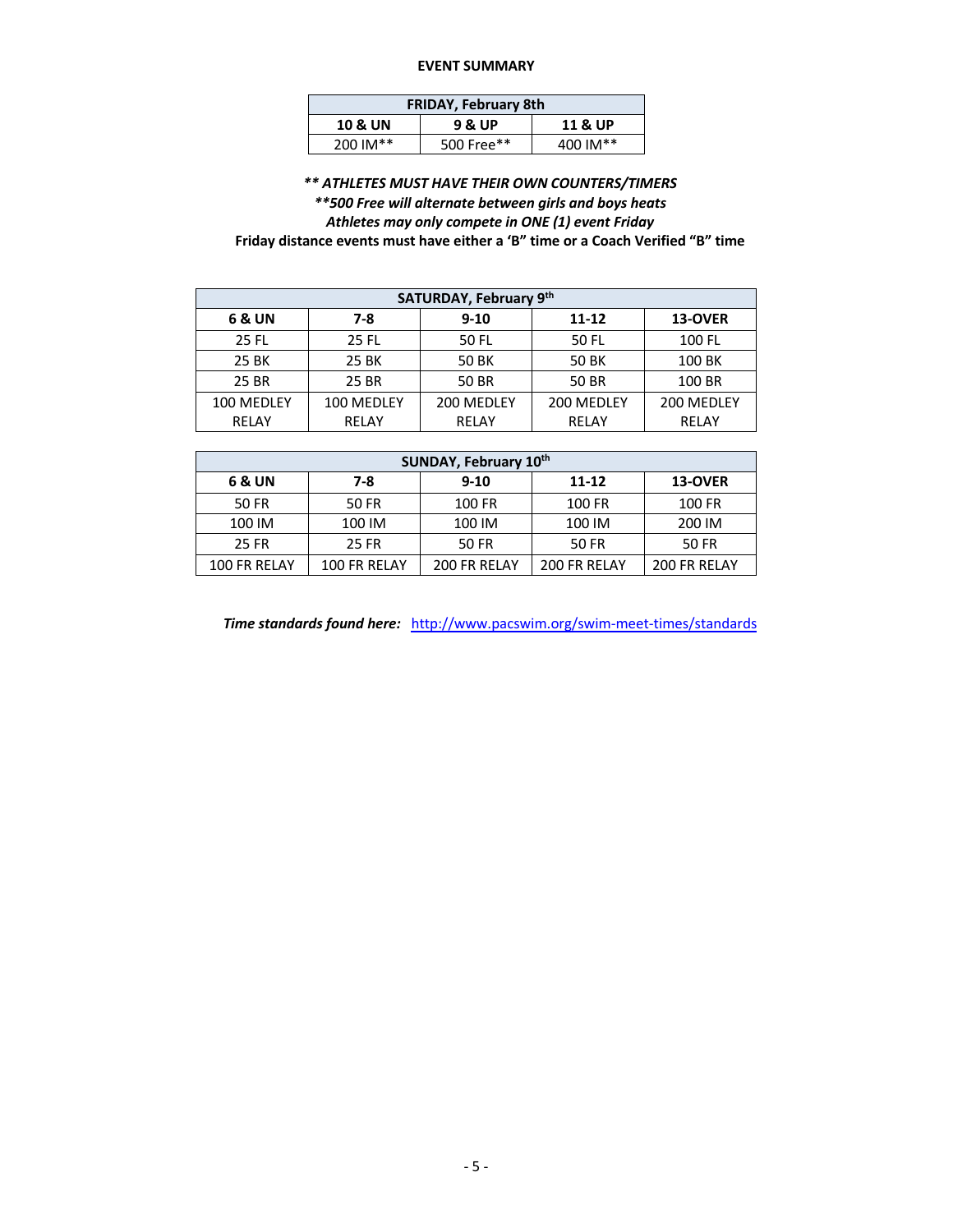|                | FRIDAY FEBRUARY 8TH, 2019 |                |               | SUNDAY FEBRUARY 10TH, 2019 |             |
|----------------|---------------------------|----------------|---------------|----------------------------|-------------|
| <b>EVENT#</b>  | <b>EVENT</b>              | <b>EVENT#</b>  | <b>EVENT#</b> | <b>EVENT</b>               | <b>EVEN</b> |
| $\mathbf{1}$   | 10-U 200 IM**             | $\overline{2}$ | 53            | <b>15-OVER 200 FREE</b>    | 54          |
| 3              | 11-OVER 400 IM**          | 4              | 55            | 13-14 200 FREE             | 56          |
| 5              | 9-OVER 500 FREE**         | 6              | 57            | 11-12 200 FREE             | 58          |
|                | SATURDAY, FEB 9, 2019     |                | 59            | 9-10 200 FREE              | 60          |
| <b>EVENT#</b>  | <b>EVENT</b>              | <b>EVENT#</b>  | 61            | 7-8 100 FREE               | 62          |
| $\overline{7}$ | 15-OVER 100 FLY           | 8              | 63            | 6-UNDER 100 FREE           | 64          |
| 9              | 13-14 100 FLY             | 10             | 65            | 15-OVER 200 IM             | 66          |
| 11             | 11-12 100 FLY             | 12             | 67            | 13-14 200 IM               | 68          |
| 13             | 9-10 50 FLY               | 14             | 69            | 11-12 100 IM               | 70          |
| 15             | 7-8 25 FLY                | 16             | 71            | 9-10 100 IM                | 72          |
| 17             | 6-UNDER 25 FLY            | 18             | 73            | 7-8 100 IM                 | 74          |
| 19             | 15-OVER 100 BK            | 20             | 75            | 6-UNDER 100 IM             | 76          |
| 21             | 13-14 100 BK              | 22             | 77            | 15-OVER 50 FREE            | 78          |
| 23             | 11-12 50 BK               | 24             | 79            | 13-14 50 FREE              | 80          |
| 25             | 9-10 50 BK                | 26             | 81            | 11-12 50 FREE              | 82          |
| 27             | 7-8 25 BK                 | 28             | 83            | 9-10 50 FREE               | 84          |
| 29             | 6-UNDER 25 BK             | 30             | 85            | 7-8 25 FREE                | 86          |
| 31             | 15-OVER 100 BR            | 32             | 87            | 6-UNDER 25 FREE            | 88          |
| 33             | 13-14 100 BR              | 34             | 89            | 15-OVER 200 FR RELAY       | 90          |
| 35             | 11-12 50 BR               | 36             | 91            | 13-14 200 FR RELAY         | 92          |
| 37             | 9-10 50 BR                | 38             | 93            | 11-12 200 FR RELAY         | 94          |
| 39             | 7-8 25 BR                 | 40             | 95            | 9-10 200 FR RELAY          | 96          |
| 41             | 6-UNDER 25 BR             | 42             | 97            | 8-UNDER 100 FR RELAY       | 98          |
| 43             | 15-OVER 200 MED RELAY     | 44             |               |                            |             |
| 45             | 13-14 200 MR              | 46             |               |                            |             |
| 47             | 11-12 200 MR              | 48             |               |                            |             |
| 49             | 9-10 200 MR               | 50             |               |                            |             |
| 51             | 8-UNDER 100 MR            | 52             |               |                            |             |

|                | FRIDAY FEBRUARY 8TH, 2019 |                |
|----------------|---------------------------|----------------|
| <b>EVENT#</b>  | <b>EVENT</b>              | <b>EVENT#</b>  |
| $\mathbf{1}$   | 10-U 200 IM**             | $\overline{2}$ |
| $\overline{3}$ | 11-OVER 400 IM**          | 4              |
| 5              | 9-OVER 500 FREE**         | 6              |
|                | SATURDAY, FEB 9, 2019     |                |
| <b>EVENT#</b>  | <b>EVENT</b>              | <b>EVENT#</b>  |
| $\overline{7}$ | 15-OVER 100 FLY           | 8              |
| 9              | 13-14 100 FLY             | 10             |
| 11             | 11-12 100 FLY             | 12             |
| 13             | 9-10 50 FLY               | 14             |
| 15             | 7-8 25 FLY                | 16             |
| 17             | 6-UNDER 25 FLY            | 18             |
| 19             | 15-OVER 100 BK            | 20             |
| 21             | 13-14 100 BK              | 22             |
| 23             | 11-12 50 BK               | 24             |
| 25             | 9-10 50 BK                | 26             |
| 27             | 7-8 25 BK                 | 28             |
| 29             | 6-UNDER 25 BK             | 30             |
| 31             | 15-OVER 100 BR            | 32             |
| 33             | 13-14 100 BR              | 34             |
| 35             | 11-12 50 BR               | 36             |
| 37             | 9-10 50 BR                | 38             |
| 39             | 7-8 25 BR                 | 40             |
| 41             | 6-UNDER 25 BR             | 42             |

Use the following URL to find the time standards: http://www.pacswim.org/swim-meet-times/standards

**Friday distance events must have either a 'B" time or a Coach Verified "B" time** 

\*\* *Athletes MUST have their own lap counters and timers. Watches will be provided.*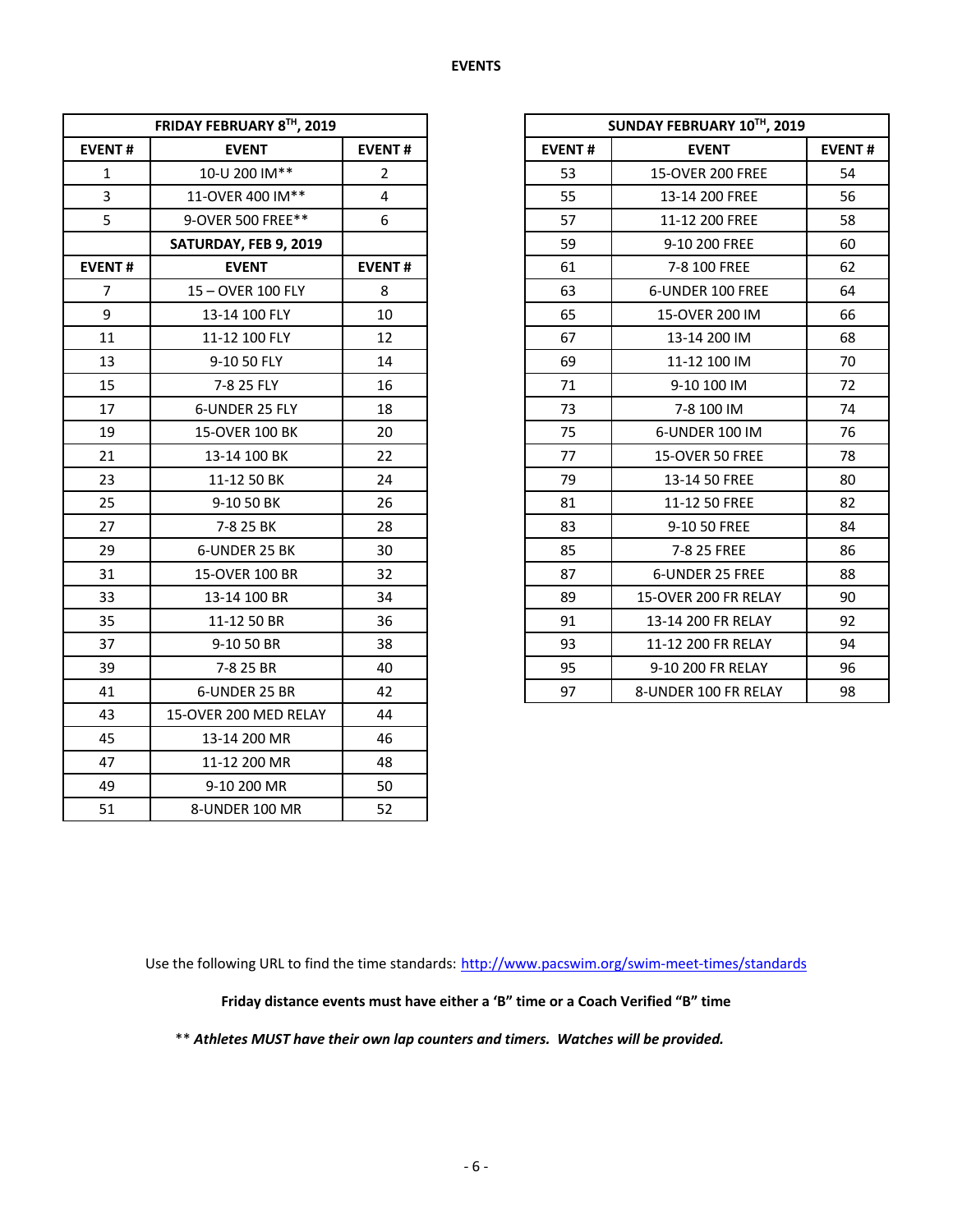## **RELAY ENTRY FORM**

|                    | <b>LSC</b>       |              | <b>CLUB ABBREVIATION</b> |                          |               |               |                    |               |
|--------------------|------------------|--------------|--------------------------|--------------------------|---------------|---------------|--------------------|---------------|
|                    |                  |              |                          |                          |               |               |                    |               |
|                    |                  |              |                          | <b>February 9, 2019</b>  |               |               |                    |               |
| <b>GENDER</b>      | <b>AGE GROUP</b> | <b>EVENT</b> | $\pmb{\sharp}$           | A TEAM                   | <b>B TEAM</b> | <b>D TEAM</b> |                    |               |
|                    |                  |              |                          |                          |               |               |                    |               |
|                    |                  |              |                          |                          |               |               |                    |               |
|                    |                  |              |                          |                          |               |               |                    |               |
|                    |                  |              |                          |                          |               |               |                    |               |
|                    |                  |              |                          |                          |               |               |                    |               |
|                    |                  |              |                          | <b>February 10, 2019</b> |               |               |                    |               |
| <b>GENDER</b>      | <b>AGE GROUP</b> | <b>EVENT</b> | $\pmb{\sharp}$           | A TEAM                   | <b>B TEAM</b> |               | <b>C TEAM</b>      | <b>D TEAM</b> |
|                    |                  |              |                          |                          |               |               |                    |               |
|                    |                  |              |                          |                          |               |               |                    |               |
|                    |                  |              |                          |                          |               |               |                    |               |
|                    |                  |              |                          |                          |               |               |                    |               |
|                    |                  |              |                          |                          |               |               |                    |               |
|                    |                  |              |                          |                          |               |               |                    |               |
|                    |                  |              |                          |                          |               |               |                    |               |
|                    |                  |              |                          |                          |               |               |                    |               |
|                    |                  |              |                          |                          |               |               |                    |               |
|                    |                  |              |                          |                          |               |               |                    |               |
|                    |                  |              |                          |                          |               |               |                    |               |
|                    |                  |              |                          |                          |               |               |                    |               |
|                    |                  |              |                          |                          |               |               |                    |               |
| <b>COACH NAME</b>  |                  |              |                          |                          |               | # RELAYS      |                    |               |
|                    |                  |              |                          |                          |               |               | RELAY X \$9.00 EA. |               |
|                    |                  |              |                          |                          |               |               |                    |               |
| <b>COACH EMAIL</b> |                  |              |                          |                          |               | TOTAL \$      |                    |               |